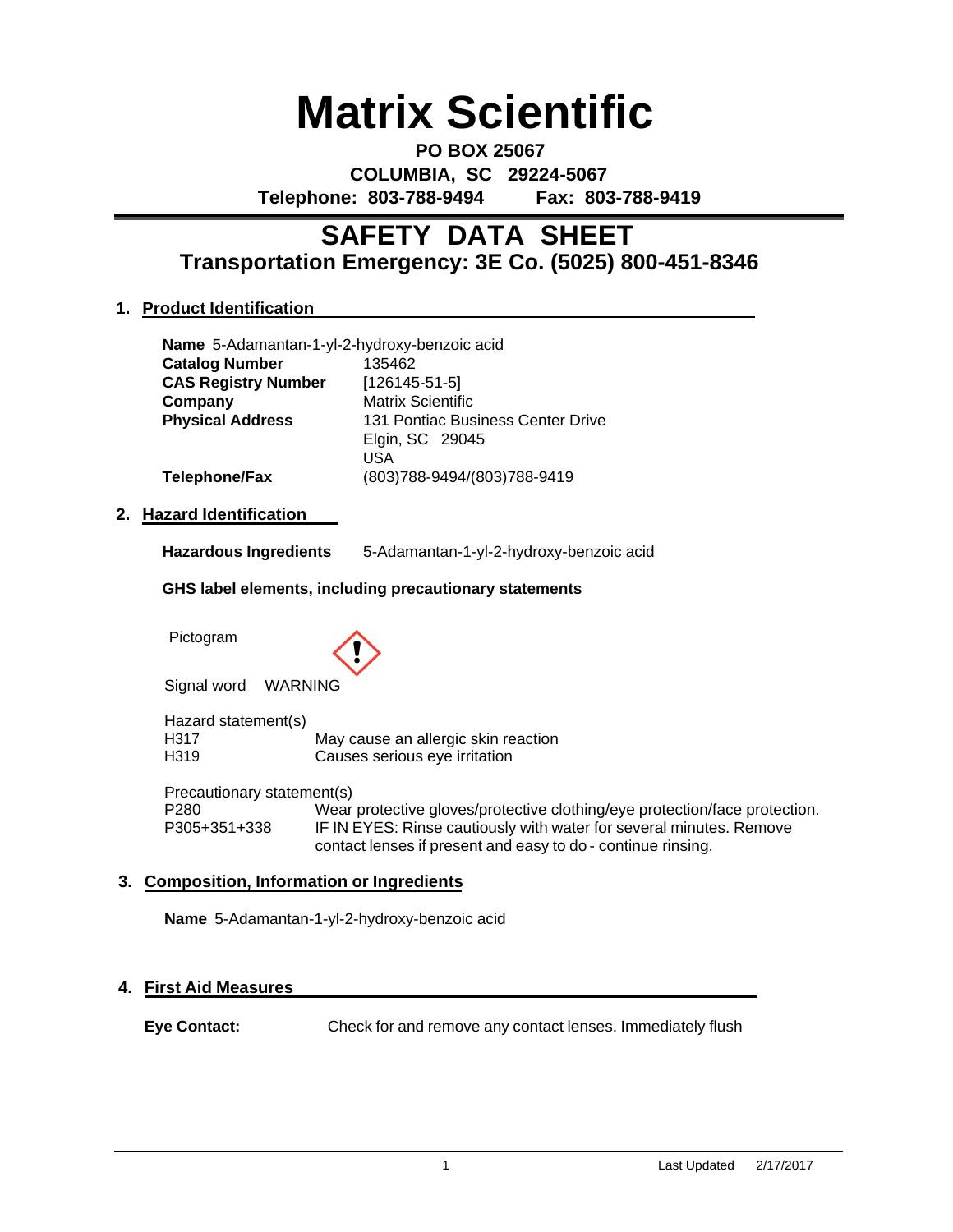|                      | eyes with clean, running water for at least 15 minutes while keeping eyes<br>open. Cool water may be used. Seek medical attention. |
|----------------------|------------------------------------------------------------------------------------------------------------------------------------|
| <b>Skin Contact:</b> | After contact with skin, wash with generous quantities of running water.                                                           |
|                      | Gently and thoroughly wash affected area with running water and non-                                                               |
|                      | abrasive soap. Cool water may be used. Cover the affected area with                                                                |
|                      | emollient. Seek medical attention. Wash any contaminated clothing prior to                                                         |
|                      | reusing.                                                                                                                           |
| Inhalation:          | Remove the victim from the source of exposure to fresh, uncontaminated                                                             |
|                      | air. If victim's breathing is difficult, administer oxygen. Seek medical                                                           |
|                      | attention.                                                                                                                         |
| Ingestion:           | Do NOT induce vomiting. Give water to victim to drink. Seek medical                                                                |
|                      | attention.                                                                                                                         |
|                      |                                                                                                                                    |

#### **5. Fire-Fighting Measures**

| <b>Extinguishing media:</b><br><b>Special fire fighting</b> | Carbon dioxide, dry chemical powder, alcohol or polymer foam.                                             |
|-------------------------------------------------------------|-----------------------------------------------------------------------------------------------------------|
| procedures:                                                 | Wear self-contained breathing apparatus and protective clothing to prevent<br>contact with skin and eyes. |
| Unusual fire and<br>explosion hazards/<br>decomposition of  |                                                                                                           |
| product:                                                    | Emits toxic fumes under fire conditions.                                                                  |

#### **6. Accidental Release Measures**

Steps to be taken if material is spilled or otherwise released into the environment - Wear Appropriate respirator, impervious boots and heavy rubber (or otherwise impervious) gloves. Scoop up solid material or absorb liquid material and place into appropriate container. Ventilate area and wash affected spill area after pickup is complete. Wash skin immediately with plenty of water. Place solid or absorbed material into containers and close for disposal.

# **7. Handling and Storage**

Avoid prolonged exposure. Use caution when handling. Exposure to any chemical should be limited. Do not breath dust or vapor. Have safety shower and eye wash available. Do not get in eyes, on skin or on clothing. Keep container tightly closed. Store in a cool, dry, well-ventilated place. Ensure adequate ventilation during use. Use only in a chemical fume hood. To the best of our knowledge, the health hazards of this product have not been fully investigated. This product is provided solely for the purpose of research and development.

# **8. Exposure Controls and Personal Protection**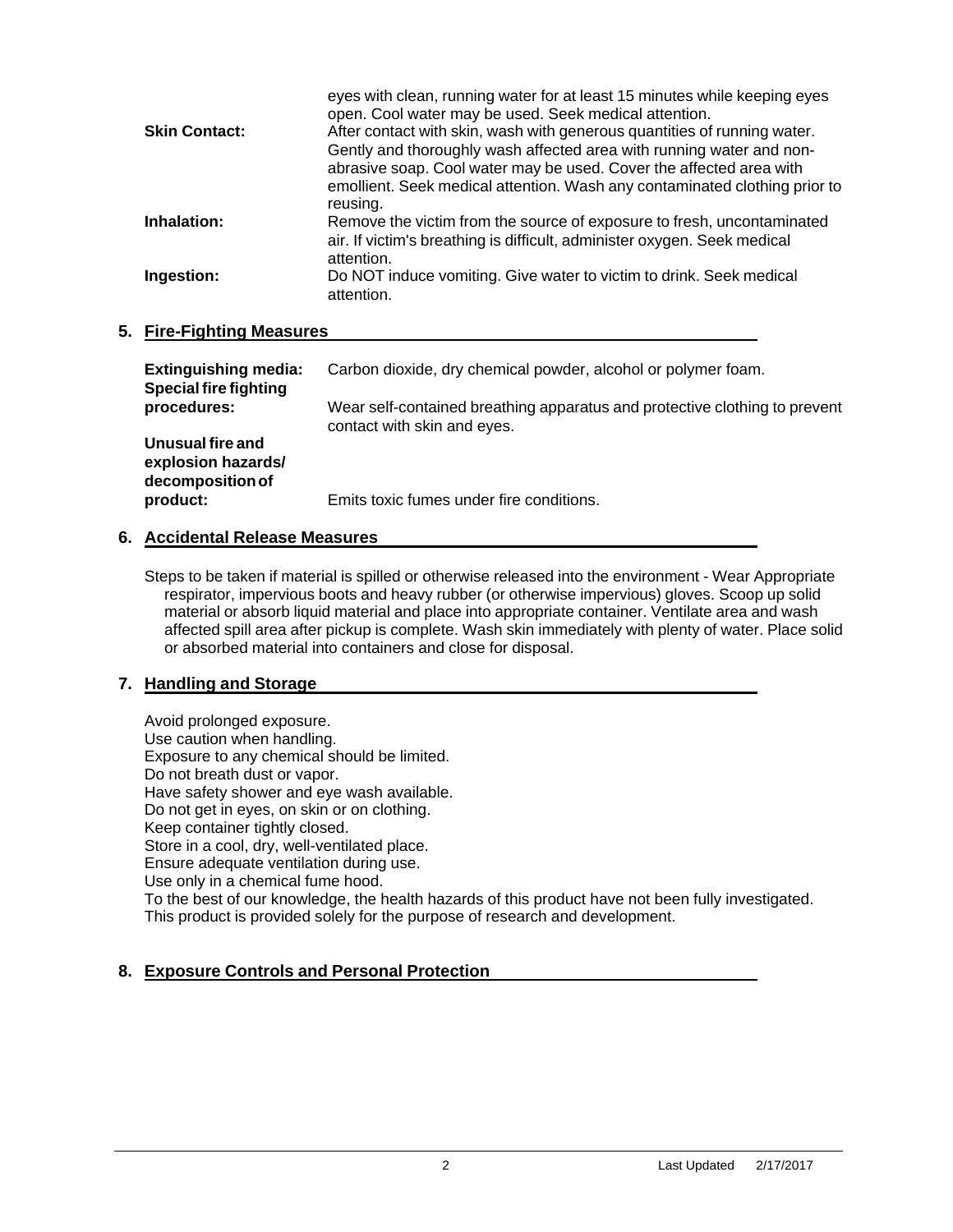Wear Protective safety goggles. Wear chemical-resistant gloves. Wear protective clothing and chemical resistant boots. Ensure ventilation during use. After contact with skin, wash immediately.

#### **9. Physical and Chemical Properties**

**Molecular Formula:** C17H20O3 **Molecular Weight:** 272.35

#### **10. Stability and Reactivity**

**Incompatibilities:** Strong oxidizing agents Strong acids and bases **Hazard Decomposition Products Carbon** carbon monoxide carbon dioxide

#### **11. Toxicological Information**

#### **Acute effects:**

Irritant

May be harmful by ingestion and inhalation. Material is irritating to mucous membranes and upper respiratory tract. To the best of our knowledge, the toxicological properties of this product have not been fully investigated or determined.

#### **12. Ecological Information**

| <b>Mobility:</b>             | Data not known    |
|------------------------------|-------------------|
| <b>Persistence and</b>       |                   |
| degradability:               | No data available |
| <b>Cumulative potential:</b> | No data available |
| Other adverse effects:       | No data available |

#### **13. Disposal Considerations**

Absent other actions demanded by federal or local regulations - Dissolve or mix the material with a combustible solvent and burn in a requlated, chemical incinerator equipped with after burner and scrubber.

Observe all federal, state and local laws.

#### **14. Transport Information**

**Shipping Name** Classed non-hazardous for shipment

#### **15. Regulatory Information**